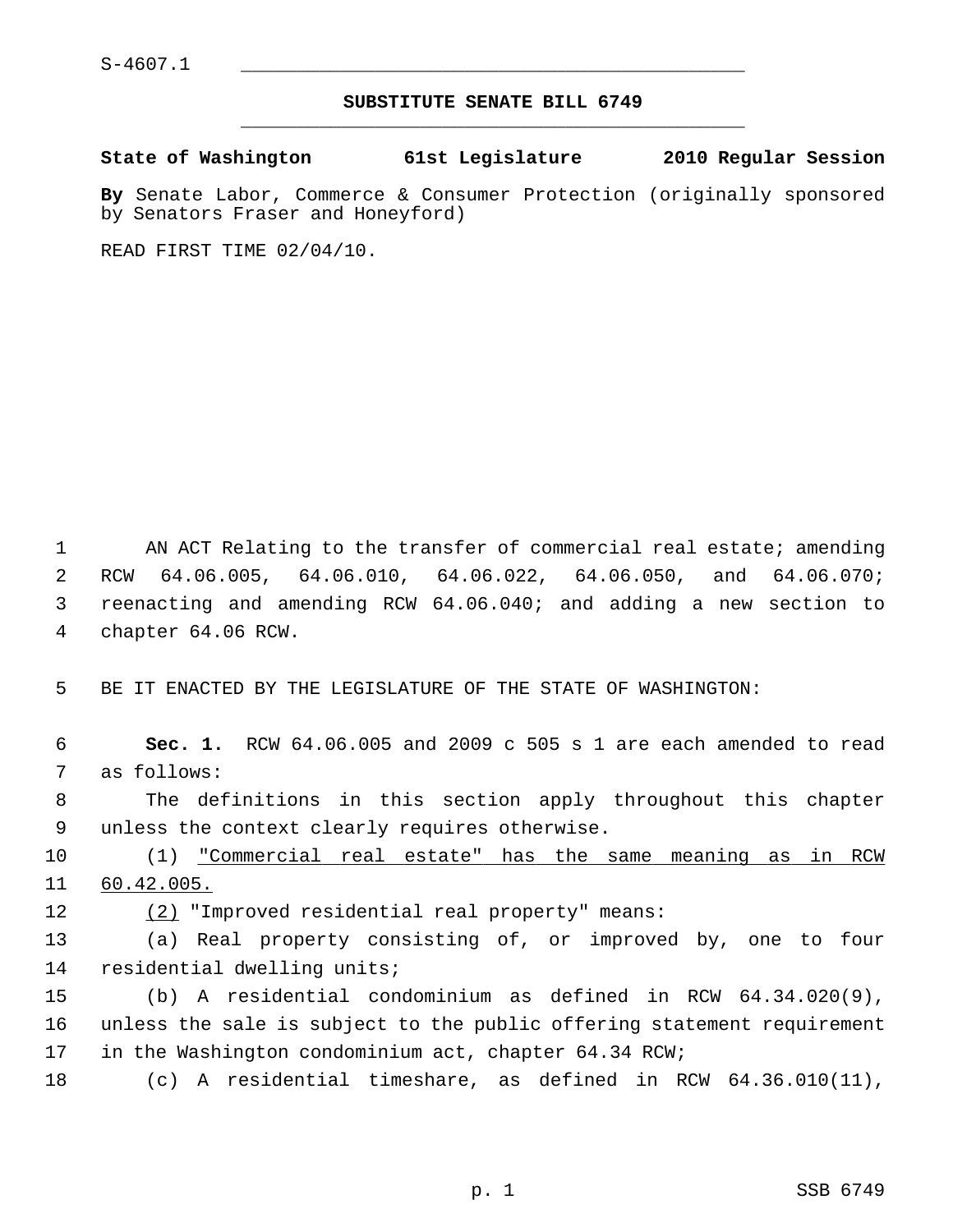1 unless subject to written disclosure under the Washington timeshare 2 act, chapter 64.36 RCW; or

 3 (d) A mobile or manufactured home, as defined in RCW 43.22.335 or 4 46.04.302, that is personal property.

5  $((+2))$   $(3)$  "Residential real property" means both improved and 6 unimproved residential real property.

 $7$  ( $(\frac{1}{3})$ ) (4) "Seller disclosure statement" means the form to be 8 completed by the seller of residential real property as prescribed by 9 this chapter.

10  $((+4))$  (5) "Unimproved residential real property" means property 11 zoned for residential use that is not improved by one or more 12 residential dwelling units, a residential condominium, a residential 13 timeshare, or a mobile or manufactured home. It does not include 14 commercial real estate or property defined as "timber land" under RCW 15 84.34.020.

16 **Sec. 2.** RCW 64.06.010 and 2008 c 6 s 632 are each amended to read 17 as follows:

18 This chapter does not apply to the following transfers of 19 ((residential)) real property:

20 (1) A foreclosure or deed-in-lieu of foreclosure;

21 (2) A gift or other transfer to a parent, spouse, domestic partner, 22 or child of a transferor or child of any parent, spouse, or domestic 23 partner of a transferor;

24 (3) A transfer between spouses or between domestic partners in 25 connection with a marital dissolution or dissolution of a state 26 registered domestic partnership;

27 (4) A transfer where a buyer had an ownership interest in the 28 property within two years of the date of the transfer including, but 29 not limited to, an ownership interest as a partner in a partnership, a 30 limited partner in a limited partnership, a shareholder in a 31 corporation, a leasehold interest, or transfers to and from a 32 facilitator pursuant to a tax deferred exchange;

33 (5) A transfer of an interest that is less than fee simple, except 34 that the transfer of a vendee's interest under a real estate contract 35 is subject to the requirements of this chapter;

36 (6) A transfer made by the personal representative of the estate of 37 the decedent or by a trustee in bankruptcy; and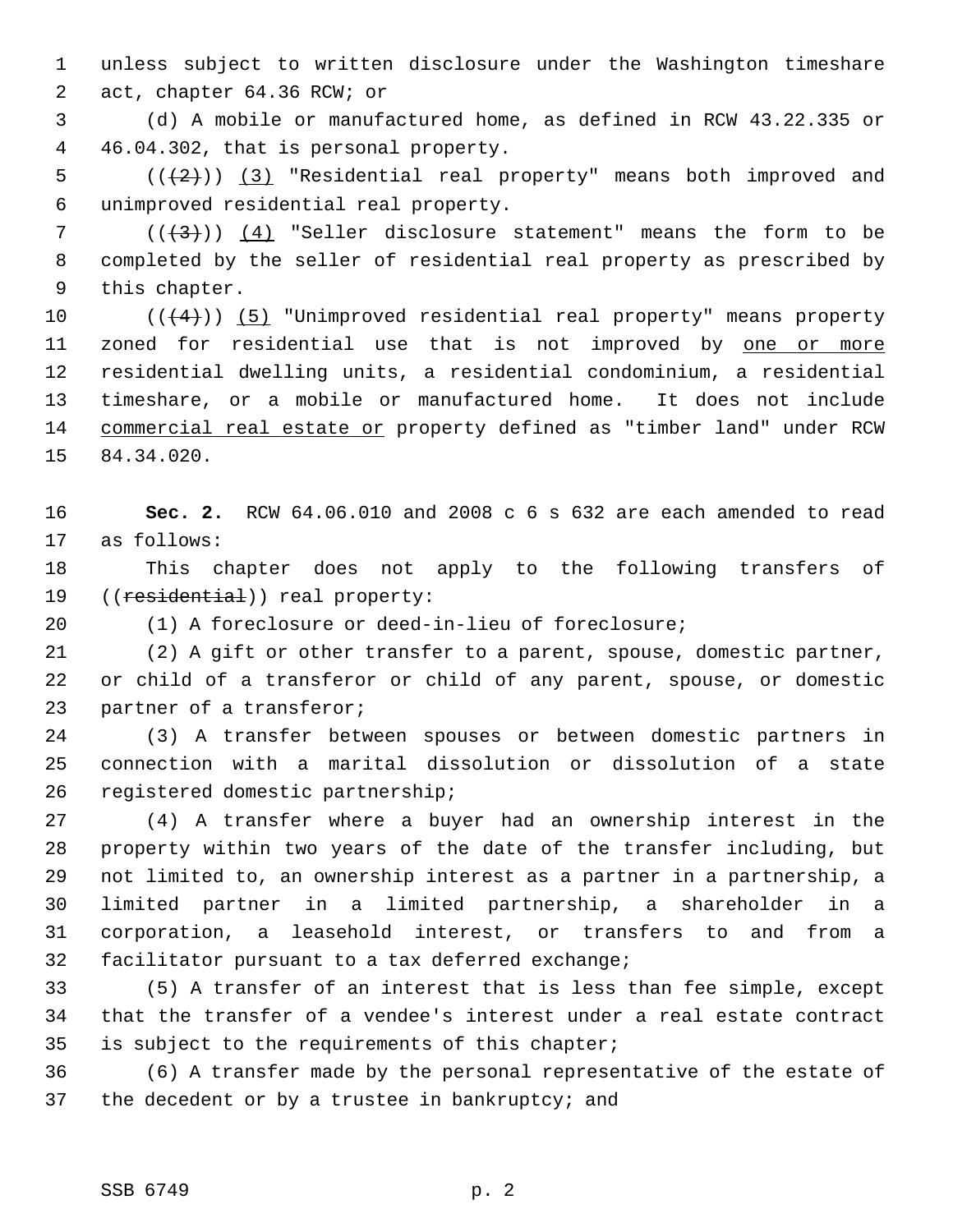1 (7) A transfer in which the buyer has expressly waived the receipt 2 of the seller disclosure statement. However, if the answer to any of 3 the questions in the section entitled "Environmental" would be "yes," 4 the buyer may not waive the receipt of the "Environmental" section of 5 the seller disclosure statement.

 6 NEW SECTION. **Sec. 3.** A new section is added to chapter 64.06 RCW 7 to read as follows:

 8 (1) In a transaction for the sale of commercial real estate, the 9 seller shall, unless the buyer has expressly waived the right to 10 receive the disclosure statement under RCW 64.06.010, or unless the 11 transfer is otherwise exempt under RCW 64.06.010, deliver to the buyer 12 a completed seller disclosure statement in the following format and 13 that contains, at a minimum, the following information:

14 INSTRUCTIONS TO THE SELLER

15 Please complete the following form. Do not leave any spaces blank. If 16 the question clearly does not apply to the property write "NA." If the 17 answer is "yes" to any \* items, please explain on attached sheets. 18 Please refer to the line number(s) of the question(s) when you provide 19 your explanation(s). For your protection you must date and sign each 20 page of this disclosure statement and each attachment. Delivery of the 21 disclosure statement must occur not later than five business days, 22 unless otherwise agreed, after mutual acceptance of a written contract 23 to purchase between a buyer and a seller.

## 24 NOTICE TO THE BUYER

25 THE FOLLOWING DISCLOSURES ARE MADE BY SELLER ABOUT THE CONDITION OF THE 26 PROPERTY LOCATED AT . . . . . . . . . . . . . . . . . . . . . . . . . .

27 ("THE PROPERTY"), OR AS LEGALLY DESCRIBED ON ATTACHED EXHIBIT A.

28 SELLER MAKES THE FOLLOWING DISCLOSURES OF EXISTING MATERIAL FACTS OR 29 MATERIAL DEFECTS TO BUYER BASED ON SELLER'S ACTUAL KNOWLEDGE OF THE 30 PROPERTY AT THE TIME SELLER COMPLETES THIS DISCLOSURE STATEMENT. 31 UNLESS YOU AND SELLER OTHERWISE AGREE IN WRITING, YOU HAVE THREE 32 BUSINESS DAYS FROM THE DAY SELLER OR SELLER'S AGENT DELIVERS THIS 33 DISCLOSURE STATEMENT TO YOU TO RESCIND THE AGREEMENT BY DELIVERING A 34 SEPARATELY SIGNED WRITTEN STATEMENT OF RESCISSION TO SELLER OR SELLER'S 35 AGENT. IF THE SELLER DOES NOT GIVE YOU A COMPLETED DISCLOSURE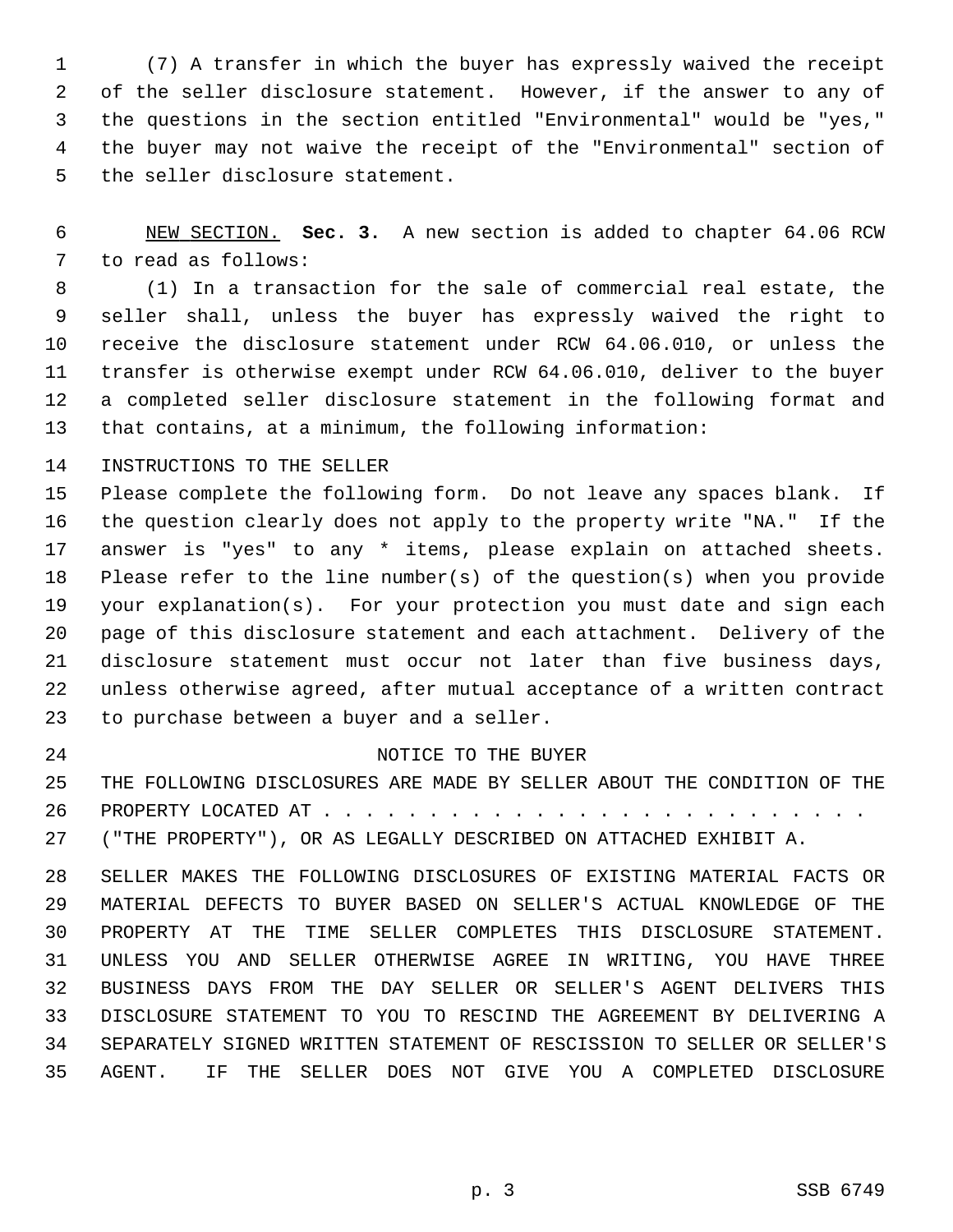1 STATEMENT, THEN YOU MAY WAIVE THE RIGHT TO RESCIND PRIOR TO OR AFTER 2 THE TIME YOU ENTER INTO A SALE AGREEMENT.

 3 THE FOLLOWING ARE DISCLOSURES MADE BY SELLER AND ARE NOT THE 4 REPRESENTATIONS OF ANY REAL ESTATE LICENSEE OR OTHER PARTY. THIS 5 INFORMATION IS FOR DISCLOSURE ONLY AND IS NOT INTENDED TO BE A PART OF 6 ANY WRITTEN AGREEMENT BETWEEN BUYER AND SELLER.

 7 FOR A MORE COMPREHENSIVE EXAMINATION OF THE SPECIFIC CONDITION OF THIS 8 PROPERTY YOU ARE ADVISED TO OBTAIN AND PAY FOR THE SERVICES OF 9 QUALIFIED EXPERTS TO INSPECT THE PROPERTY, WHICH MAY INCLUDE, WITHOUT 10 LIMITATION, ARCHITECTS, ENGINEERS, LAND SURVEYORS, PLUMBERS, 11 ELECTRICIANS, ROOFERS, BUILDING INSPECTORS, ON-SITE WASTEWATER 12 TREATMENT INSPECTORS, OR STRUCTURAL PEST INSPECTORS. THE PROSPECTIVE 13 BUYER AND SELLER MAY WISH TO OBTAIN PROFESSIONAL ADVICE OR INSPECTIONS 14 OF THE PROPERTY OR TO PROVIDE APPROPRIATE PROVISIONS IN A CONTRACT 15 BETWEEN THEM WITH RESPECT TO ANY ADVICE, INSPECTION, DEFECTS OR 16 WARRANTIES.

17 Seller . . . . is/ . . . . is not occupying the property.

**I. SELLER'S DISCLOSURES:**

\*If you answer "Yes" to a question with an asterisk (\*), please explain your answer and attach documents, if available and not otherwise publicly recorded. If necessary, use an attached sheet.

**1. TITLE AND LEGAL**

| 23 | $[$   Yes | $[$   No | [ ] Don't know | A. Do you have legal authority to sell  |
|----|-----------|----------|----------------|-----------------------------------------|
| 24 |           |          |                | the property? If no, please explain.    |
| 25 | $[$   Yes | $[$   No | [ ] Don't know | *B. Is title to the property subject to |
| 26 |           |          |                | any of the following?                   |
| 27 |           |          |                | (1) First right of refusal              |
| 28 |           |          |                | $(2)$ Option                            |
| 29 |           |          |                | (3) Lease or rental agreement           |
| 30 |           |          |                | $(4)$ Life estate?                      |
| 31 | $[$   Yes | $[$   No | [ ] Don't know | *C. Are there any encroachments,        |
| 32 |           |          |                | boundary agreements, or boundary        |
| 33 |           |          |                | disputes?                               |
| 34 | $[$   Yes | $[$   No | [] Don't know  | *D. Is there any leased parking?        |
| 35 | $[$   Yes | $[$   No | [ ] Don't know | *E. Is there a private road or easement |
| 36 |           |          |                | agreement for access to the property?   |
| 37 | $[$   Yes | $[$   No | [ ] Don't know | *F. Are there any rights-of-way,        |
| 38 |           |          |                | easements, shared use agreements, or    |
| 39 |           |          |                | access limitations?                     |
|    |           |          |                |                                         |

18

19 20 21

22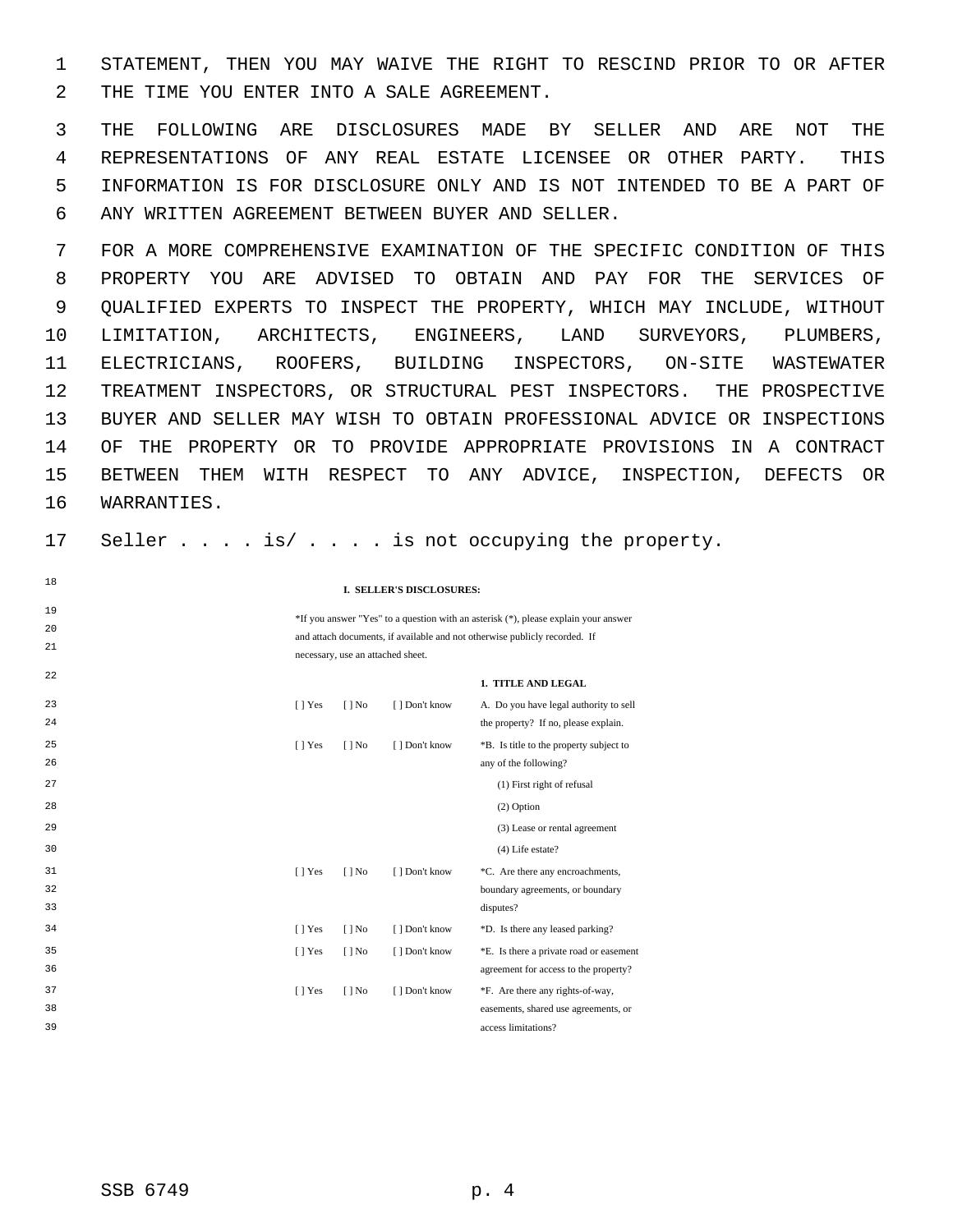| 1<br>2<br>3 | $[ ]$ Yes      | $[ ]$ No              | [ ] Don't know | *G. Are there any written agreements<br>for joint maintenance of an easement or<br>right-of-way? |
|-------------|----------------|-----------------------|----------------|--------------------------------------------------------------------------------------------------|
| 4<br>5      | $[ ]$ Yes      | $[ ]$ No              | [ ] Don't know | *H. Are there any zoning violations or<br>nonconforming uses?                                    |
| 6           | $[$   Yes      | $[ ]$ No              | [ ] Don't know | *I. Is there a survey for the property?                                                          |
| 7<br>8      | $[ ]$ Yes      | $[ ]$ No              | [ ] Don't know | *J. Are there any legal actions pending<br>or threatened that affect the property?               |
| 9<br>10     | [ ] Yes        | $[ ]$ No              | [] Don't know  | *K. Is the property in compliance with<br>the Americans with Disabilities Act?                   |
| 11          |                |                       |                | 2. WATER                                                                                         |
| 12          | $[$   Yes      | $[ ]$ No              | [ ] Don't know | *Are there any water rights for the                                                              |
| 13          |                |                       |                | property, such as a water right permit,                                                          |
| 14          |                |                       |                | certificate, or claim?                                                                           |
| 15          |                |                       |                | 3. SEWER/ON-SITE SEWAGE                                                                          |
| 16          |                |                       |                | <b>SYSTEM</b>                                                                                    |
| 17          | [ ] Yes        | $[ ]$ No              | [ ] Don't know | *Is the property subject to any sewage                                                           |
| 18          |                |                       |                | system fees or charges in addition to                                                            |
| 19          |                |                       |                | those covered in your regularly billed                                                           |
| 20          |                |                       |                | sewer or on-site sewage system                                                                   |
| 21          |                |                       |                | maintenance service?                                                                             |
| 22          |                |                       |                | <b>4. STRUCTURAL</b>                                                                             |
| 23          | $[ ]$ Yes      | $[ ]$ No              | [ ] Don't know | *A. Has the roof leaked within the last                                                          |
| 24          |                |                       |                | five years?                                                                                      |
| 25          | [ ] Yes        | $[ ]$ No              | [ ] Don't know | *B. Has any occupied subsurface                                                                  |
| 26          |                |                       |                | flooded or leaked within the last five                                                           |
| 27          |                |                       |                | years?                                                                                           |
| 28<br>29    | $[ ]$ Yes      | $[ ]$ No              | [ ] Don't know | *C. Have there been any conversions,<br>additions, or remodeling?                                |
| 30          | [ ] Yes        | $[ ]$ No              | [ ] Don't know | *(1) If yes, were all building                                                                   |
| 31          |                |                       |                | permits obtained?                                                                                |
| 32          | [ ] Yes        | $[ ]$ No              | [ ] Don't know | *(2) If yes, were all final                                                                      |
| 33          |                |                       |                | inspections obtained?                                                                            |
| 34          | [ ] Yes        | $[ ]$ No              | [ ] Don't know | *D. Has there been any settling,                                                                 |
| 35          |                |                       |                | slippage, or sliding of the property or its                                                      |
| 36          |                |                       |                | improvements?                                                                                    |
| 37          | $\lceil$   Yes | $[ ]$ No              | [] Don't know  | *E. Are there any defects with the                                                               |
| 38<br>39    |                |                       |                | following: (If yes, please check                                                                 |
| 40          |                |                       |                | applicable items and explain.)                                                                   |
|             |                | $\Box$ Foundations    |                | $\Box$ Slab Floors                                                                               |
| 41          |                | $\square$ Doors       |                | $\Box$ Outbuildings                                                                              |
| 42          |                | $\Box$ Ceilings       |                | $\Box$ Exterior Walls                                                                            |
| 43          |                | $\square$ Sidewalks   |                | $\Box$ Siding                                                                                    |
| 44          |                | $\Box$ Other          |                |                                                                                                  |
| 45          |                | $\Box$ Interior Walls |                |                                                                                                  |
| 46          |                | $\Box$ Windows        |                |                                                                                                  |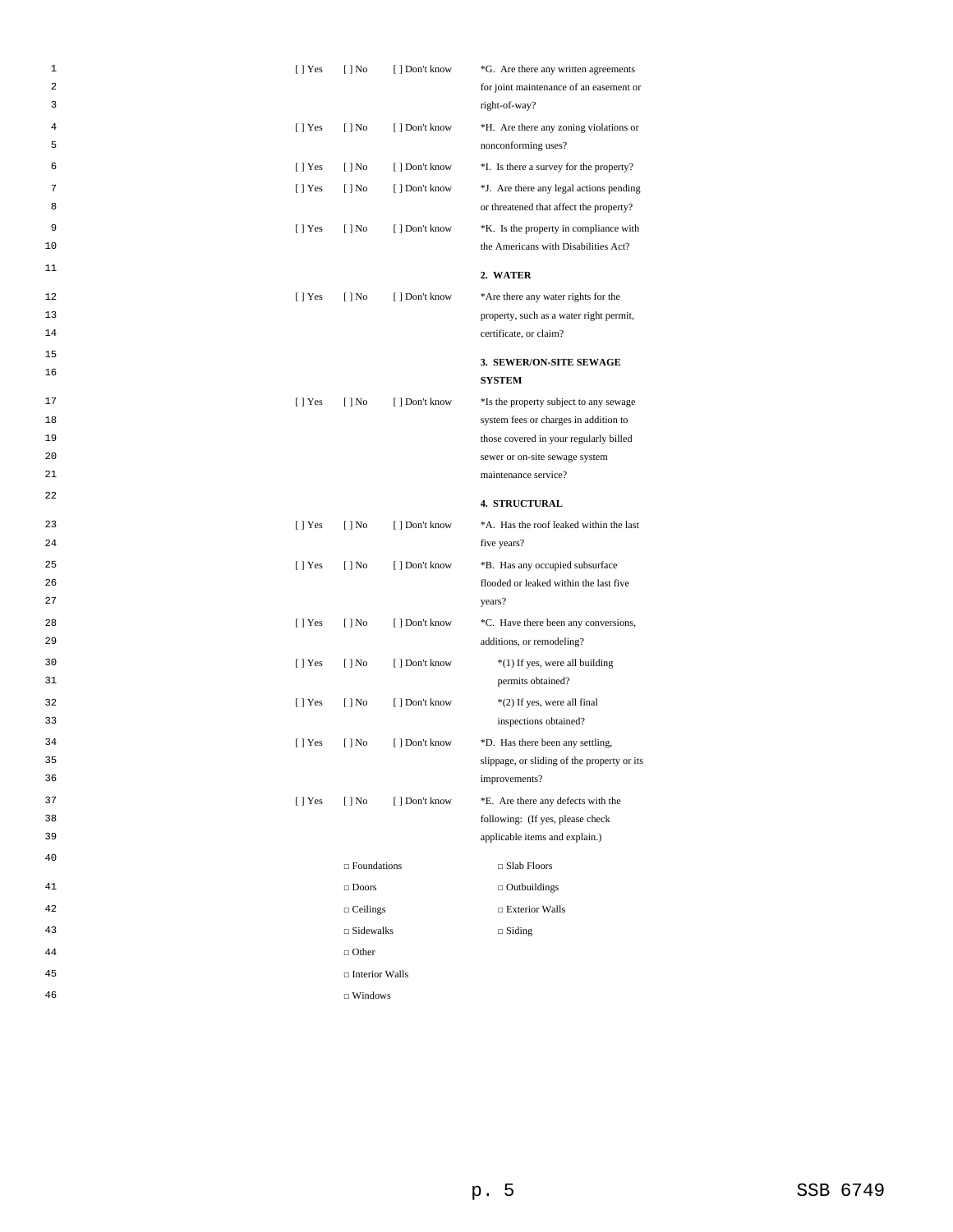| 1      |           |                          |                | 5. SYSTEMS AND FIXTURES                                             |
|--------|-----------|--------------------------|----------------|---------------------------------------------------------------------|
| 2      | $[$   Yes | $[$   No                 | [ ] Don't know | * Are there any defects in the following                            |
| 3      |           |                          |                | systems? If yes, please explain.                                    |
| 4      | $[ ]$ Yes | $[ ]$ No                 | [ ] Don't know | (1) Electrical system                                               |
| 5      | $[ ]$ Yes | $[ ]$ No                 | [ ] Don't know | (2) Plumbing system                                                 |
| 6      | $[ ]$ Yes | $[ ]$ No                 | [] Don't know  | (3) Heating and cooling systems                                     |
| 7      | $[ ]$ Yes | $[$   No                 | [] Don't know  | (4) Fire and security system                                        |
| 8      |           |                          |                | <b>6. ENVIRONMENTAL</b>                                             |
| 9      |           |                          |                |                                                                     |
| 10     | $[$   Yes | $[$   No                 | [ ] Don't know | *A. Have there been any flooding,                                   |
| 11     |           |                          |                | standing water, or drainage problems on                             |
| 12     |           |                          |                | the property that affect the property or<br>access to the property? |
|        |           |                          |                |                                                                     |
| 13     | $[ ]$ Yes | $[ ]$ No                 | [ ] Don't know | *B. Is there any material damage to the                             |
| 14     |           |                          |                | property from fire, wind, floods, beach                             |
| 15     |           |                          |                | movements, earthquake, expansive                                    |
| 16     |           |                          |                | soils, or landslides?                                               |
| $17\,$ | $[ ]$ Yes | $[ ]$ No                 | [ ] Don't know | *C. Are there any shorelines, wetlands,                             |
| 18     |           |                          |                | floodplains, or critical areas on the                               |
| 19     |           |                          |                | property?                                                           |
| 20     | $[$   Yes | $[$   No                 | [ ] Don't know | *D. Are there any substances,                                       |
| 21     |           |                          |                | materials, or products in or on the                                 |
| 22     |           |                          |                | property that may be environmental                                  |
| 23     |           |                          |                | concerns, such as asbestos,                                         |
| 24     |           |                          |                | formaldehyde, radon gas, lead-based                                 |
| 25     |           |                          |                | paint, fuel or chemical storage tanks, or                           |
| 26     |           |                          |                | contaminated soil or water?                                         |
| 27     | [] Yes    | $[$   No                 | [ ] Don't know | *E. Is there any soil or groundwater                                |
| 28     |           |                          |                | contamination?                                                      |
| 29     | $[ ]$ Yes | $[ ]$ No                 | [ ] Don't know | *F. Has the property been used as a                                 |
| 30     |           |                          |                | legal or illegal dumping site?                                      |
| 31     | $[$   Yes | $\lceil \cdot \rceil$ No | [ ] Don't know | *G. Has the property been used as an                                |
| 32     |           |                          |                | illegal drug manufacturing site?                                    |
| 33     |           |                          |                | 7. FULL DISCLOSURE BY                                               |
| 34     |           |                          |                | <b>SELLERS</b>                                                      |
| 35     |           |                          |                | A. Other conditions or defects:                                     |
|        |           |                          |                |                                                                     |
| 36     | $[ ]$ Yes | $[ ]$ No                 | [ ] Don't know | *Are there any other existing material                              |
| 37     |           |                          |                | defects affecting the property that a                               |
| 38     |           |                          |                | prospective buyer should know about?                                |
| 39     |           |                          |                | B. Verification:                                                    |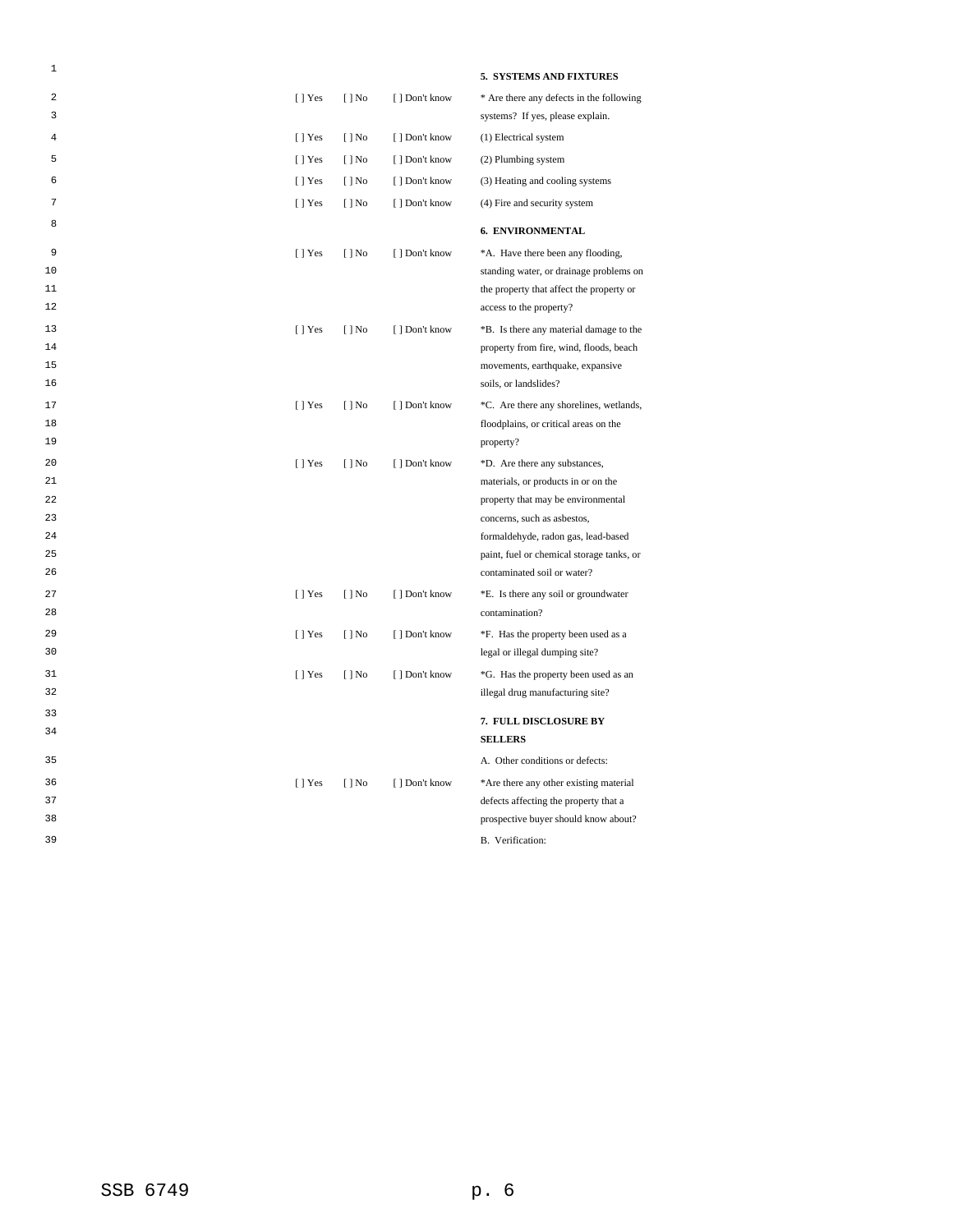| 1  |             |                           |           | The foregoing answers and attached                                                                                         |
|----|-------------|---------------------------|-----------|----------------------------------------------------------------------------------------------------------------------------|
| 2  |             |                           |           | explanations (if any) are complete and                                                                                     |
| 3  |             |                           |           | correct to the best of my/our knowledge                                                                                    |
| 4  |             |                           |           | and I/we have received a copy hereof.                                                                                      |
| 5  |             |                           |           | I/we authorize all of my/our real estate                                                                                   |
| 6  |             |                           |           | licensees, if any, to deliver a copy of                                                                                    |
| 7  |             |                           |           | this disclosure statement to other real                                                                                    |
| 8  |             |                           |           | estate licensees and all prospective                                                                                       |
| 9  |             |                           |           | buyers of the property.                                                                                                    |
| 10 |             | $DATE$                    |           | $SELLER$<br>$SELLER$                                                                                                       |
| 11 |             |                           |           | NOTICE TO BUYER                                                                                                            |
| 12 |             |                           |           | INFORMATION REGARDING REGISTERED SEX OFFENDERS MAY BE                                                                      |
| 13 |             |                           |           | OBTAINED FROM LOCAL LAW ENFORCEMENT AGENCIES. THIS NOTICE                                                                  |
| 14 |             |                           |           | IS INTENDED ONLY TO INFORM YOU OF WHERE TO OBTAIN THIS                                                                     |
| 15 |             |                           |           | INFORMATION AND IS NOT AN INDICATION OF THE PRESENCE OF                                                                    |
| 16 |             | REGISTERED SEX OFFENDERS. |           |                                                                                                                            |
| 17 |             |                           |           | II. BUYER'S ACKNOWLEDGMENT                                                                                                 |
| 18 |             |                           | А.        | Buyer hereby acknowledges that: Buyer has a duty to pay                                                                    |
| 19 |             |                           |           | diligent attention to any material defects that are known to                                                               |
| 20 |             |                           |           | Buyer or can be known to Buyer by utilizing diligent                                                                       |
| 21 |             |                           |           | attention and observation.                                                                                                 |
| 22 |             |                           | <b>B.</b> | The disclosures set forth in this statement and in any                                                                     |
| 23 |             |                           |           | amendments to this statement are made only by the Seller                                                                   |
| 24 |             |                           |           | and not by any real estate licensee or other party.                                                                        |
| 25 |             |                           | C.        | Buyer acknowledges that, pursuant to RCW 64.06.050(2),                                                                     |
| 26 |             |                           |           | real estate licensees are not liable for inaccurate information                                                            |
| 27 |             |                           |           | provided by Seller, except to the extent that real estate                                                                  |
| 28 |             |                           |           | licensees know of such inaccurate information.                                                                             |
| 29 |             |                           | D.        | This information is for disclosure only and is not intended to                                                             |
| 30 |             |                           |           | be a part of the written agreement between the Buyer and                                                                   |
| 31 |             |                           |           | Seller.                                                                                                                    |
| 32 |             |                           | Е.        |                                                                                                                            |
| 33 |             |                           |           | Buyer (which term includes all persons signing the "Buyer's<br>acceptance" portion of this disclosure statement below) has |
| 34 |             |                           |           | received a copy of this Disclosure Statement (including                                                                    |
| 35 |             |                           |           |                                                                                                                            |
|    |             |                           |           | attachments, if any) bearing Seller's signature.                                                                           |
| 36 | DISCLOSURES | CONTAINED                 | ΤN        | <b>DISCLOSURE</b><br>THTS<br>STATEMENT<br>А                                                                                |

ARE PROVIDED BY 37 SELLER BASED ON SELLER'S ACTUAL KNOWLEDGE OF THE PROPERTY AT THE TIME 38 SELLER COMPLETES THIS DISCLOSURE STATEMENT. UNLESS BUYER AND SELLER 39 OTHERWISE AGREE IN WRITING, BUYER SHALL HAVE THREE BUSINESS DAYS FROM 40 THE DAY SELLER OR SELLER'S AGENT DELIVERS THIS DISCLOSURE STATEMENT TO 41 RESCIND THE AGREEMENT BY DELIVERING A SEPARATELY SIGNED WRITTEN 42 STATEMENT OF RESCISSION TO SELLER OR SELLER'S AGENT. YOU MAY WAIVE THE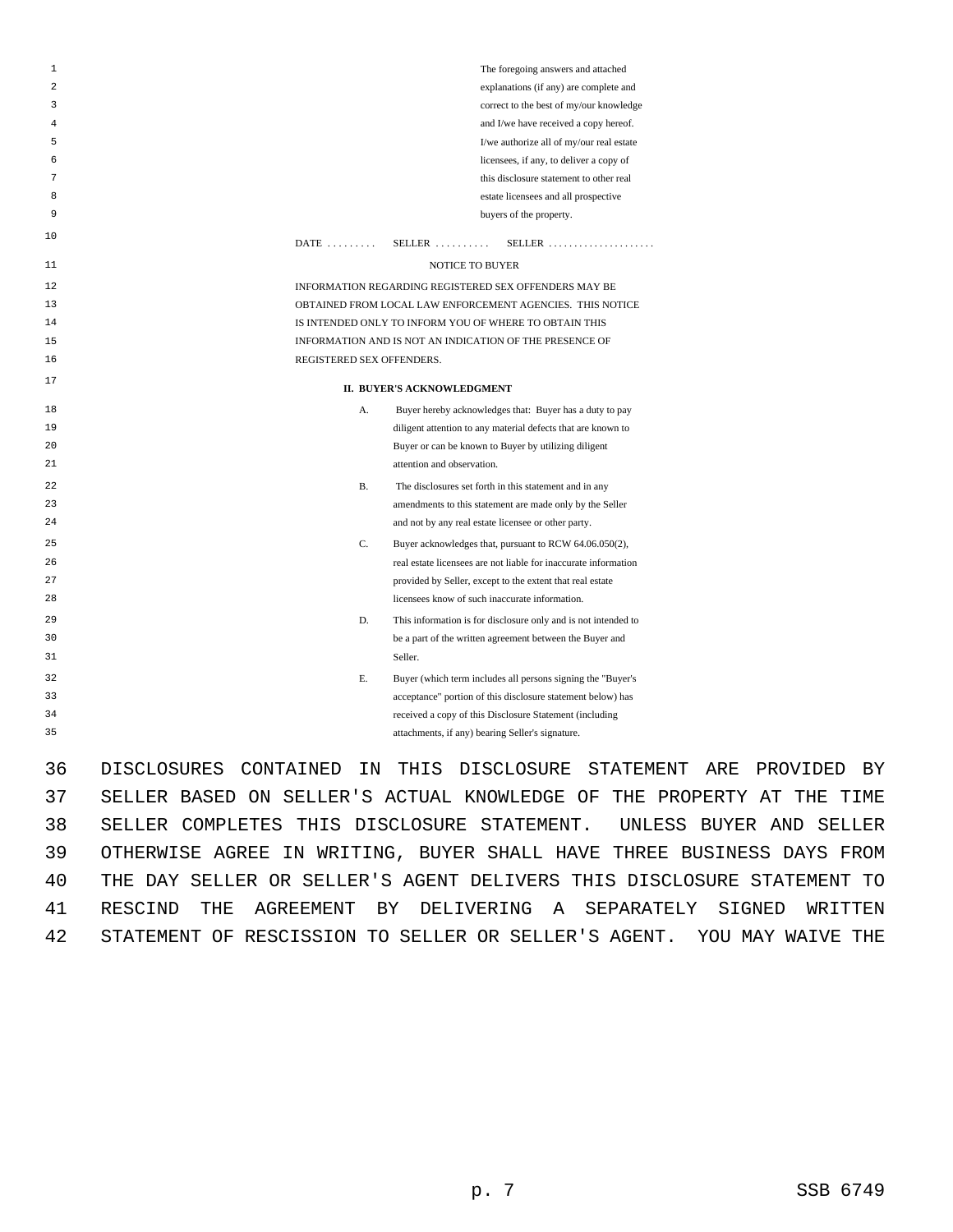1 RIGHT TO RESCIND PRIOR TO OR AFTER THE TIME YOU ENTER INTO A SALE 2 AGREEMENT.

 3 BUYER HEREBY ACKNOWLEDGES RECEIPT OF A COPY OF THIS DISCLOSURE 4 STATEMENT AND ACKNOWLEDGES THAT THE DISCLOSURES MADE HEREIN ARE THOSE 5 OF THE SELLER ONLY, AND NOT OF ANY REAL ESTATE LICENSEE OR OTHER PARTY. 6 DATE . . . . . . . BUYER . . . . . . . . . BUYER . . . . . . . . . . . .

 7 (2) The seller disclosure statement shall be for disclosure only, 8 and shall not be considered part of any written agreement between the 9 buyer and seller of residential property. The seller disclosure 10 statement shall be only a disclosure made by the seller, and not any 11 real estate licensee involved in the transaction, and shall not be 12 construed as a warranty of any kind by the seller or any real estate 13 licensee involved in the transaction.

14 **Sec. 4.** RCW 64.06.022 and 2006 c 77 s 1 are each amended to read 15 as follows:

16 A seller of residential real property shall make available to the 17 buyer the following statement: "This notice is to inform you that the 18 real property you are considering for purchase may lie in close 19 proximity to a farm. The operation of a farm involves usual and 20 customary agricultural practices, which are protected under RCW 21 7.48.305, the Washington right to farm act."

22 **Sec. 5.** RCW 64.06.040 and 2009 c 505 s 4 and 2009 c 130 s 3 are 23 each reenacted and amended to read as follows:

24 (1) If, after the date that a seller of ((residential)) real 25 property completes a real property transfer disclosure statement, the 26 seller learns from a source other than the buyer or others acting on 27 the buyer's behalf such as an inspector of additional information or an 28 adverse change which makes any of the disclosures made inaccurate, the 29 seller shall amend the real property transfer disclosure statement, and 30 deliver the amendment to the buyer. No amendment shall be required, 31 however, if the seller takes whatever corrective action is necessary so 32 that the accuracy of the disclosure is restored, or the adverse change 33 is corrected, at least three business days prior to the closing date. 34 Unless the corrective action is completed by the seller prior to the 35 closing date, the buyer shall have the right to exercise one of the 36 following two options: (a) Approving and accepting the amendment, or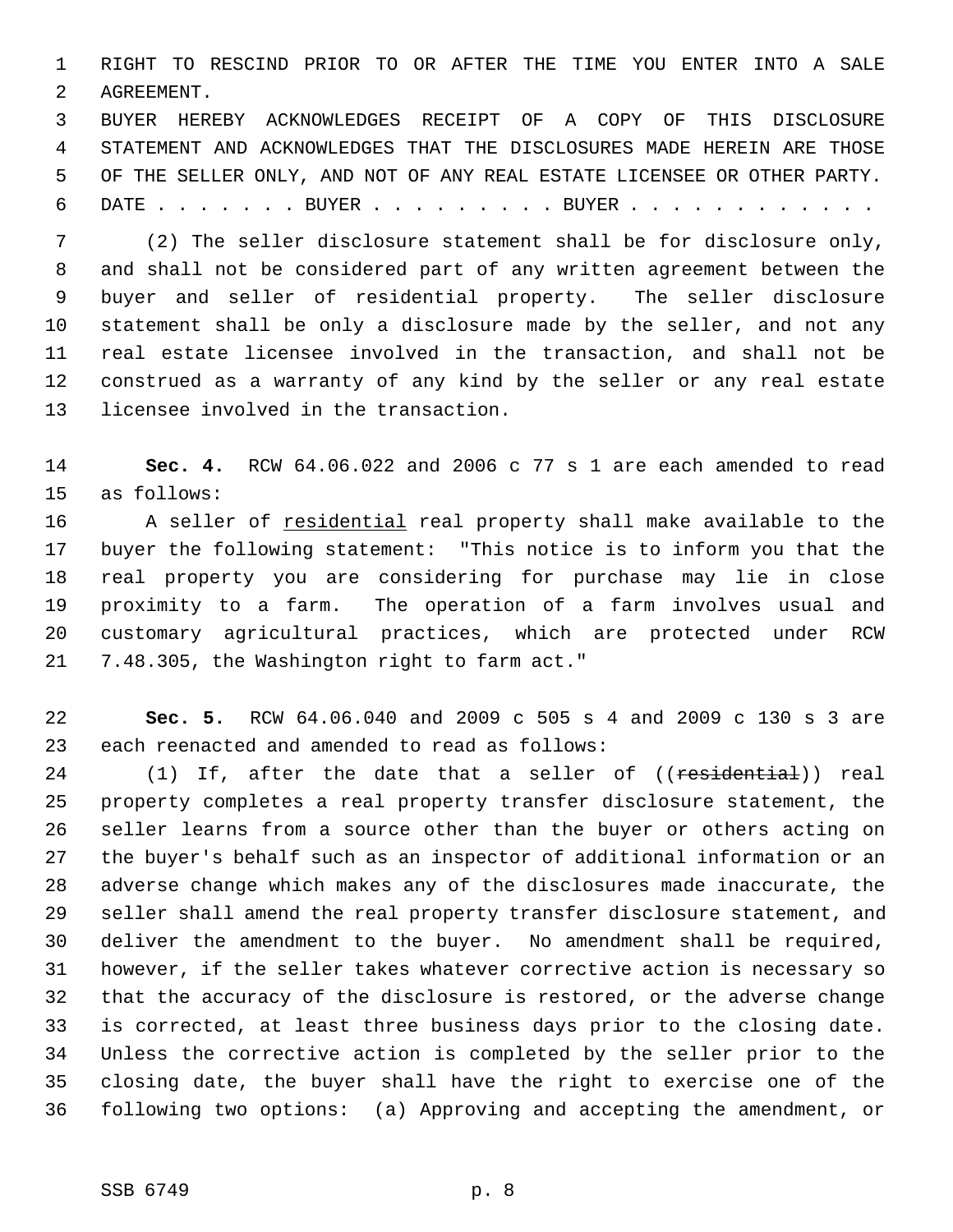1 (b) rescinding the agreement of purchase and sale of the property 2 within three business days after receiving the amended real property 3 transfer disclosure statement. Acceptance or recision shall be subject 4 to the same procedures described in RCW 64.06.030. If the closing date 5 provided in the purchase and sale agreement is scheduled to occur 6 within the three-business-day rescission period provided for in this 7 section, the closing date shall be extended until the expiration of the 8 three-business-day rescission period. The buyer shall have no right of 9 rescission if the seller takes whatever action is necessary so that the 10 accuracy of the disclosure is restored at least three business days 11 prior to the closing date.

12 (2) In the event any act, occurrence, or agreement arising or 13 becoming known after the closing of a ((residential)) real property 14 transfer causes a real property transfer disclosure statement to be 15 inaccurate in any way, the seller of such property shall have no 16 obligation to amend the disclosure statement, and the buyer shall not 17 have the right to rescind the transaction under this chapter.

18 (3) If the seller in a ((residential)) real property transfer fails 19 or refuses to provide to the prospective buyer a real property transfer 20 disclosure statement as required under this chapter, the prospective 21 buyer's right of rescission under this section shall apply until the 22 earlier of three business days after receipt of the real property 23 transfer disclosure statement or the date the transfer has closed, 24 unless the buyer has otherwise waived the right of rescission in 25 writing. Closing is deemed to occur when the buyer has paid the 26 purchase price, or down payment, and the conveyance document, including 27 a deed or real estate contract, from the seller has been delivered and 28 recorded. After closing, the seller's obligation to deliver the real 29 property transfer disclosure statement and the buyer's rights and 30 remedies under this chapter shall terminate.

31 (4) Failure of a homeowners' association or its officers, 32 directors, employees, or authorized agents to provide requested 33 information in part 8 of the disclosure statement form in RCW 64.06.015 34 or part 6 of the disclosure statement form in RCW 64.06.020 does not 35 constitute a seller's failure or refusal to provide a real property 36 transfer disclosure statement under subsection (3) of this section.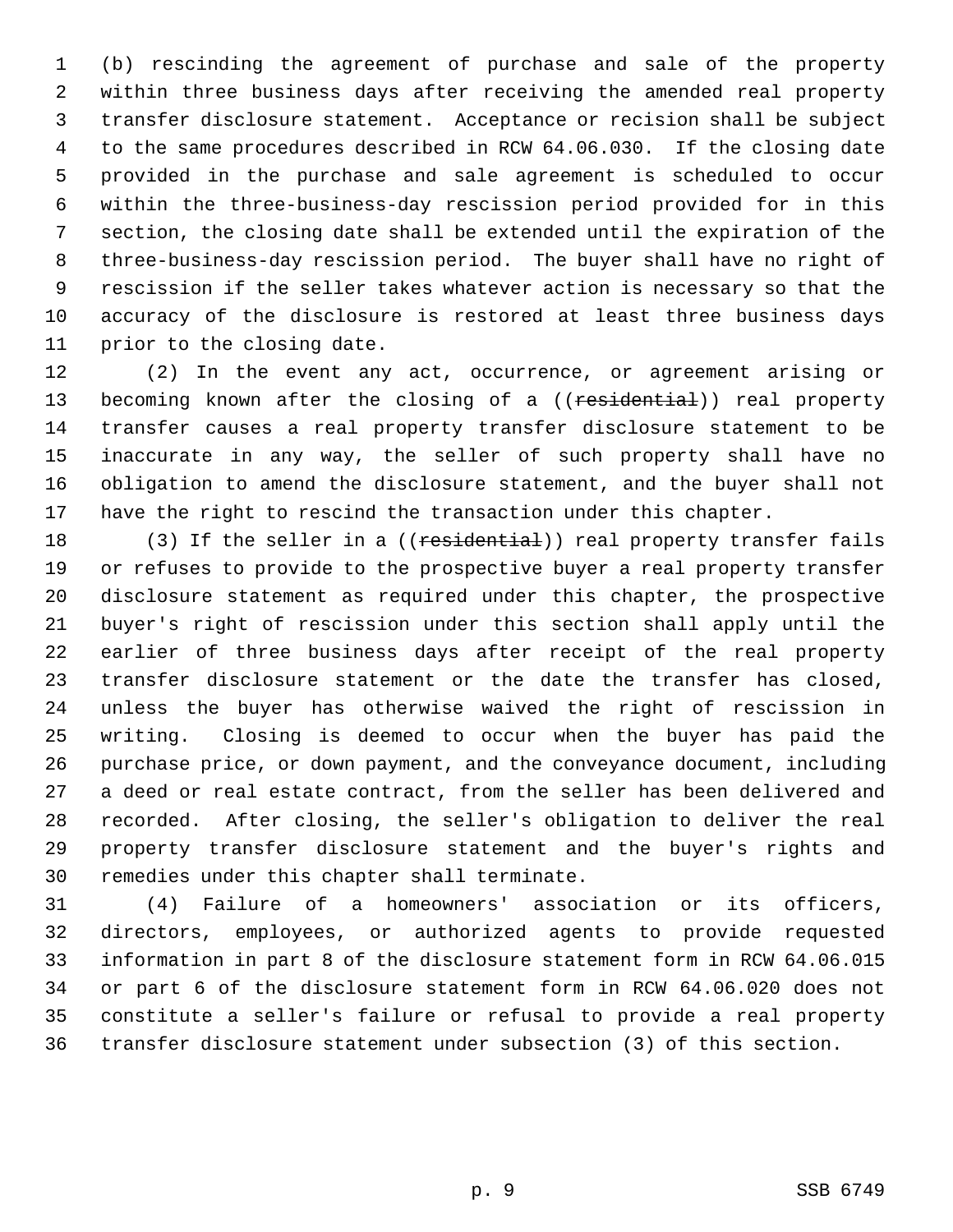1 **Sec. 6.** RCW 64.06.050 and 1996 c 301 s 5 are each amended to read 2 as follows:

 3 (1) The seller ((of residential real property)) shall not be liable 4 for any error, inaccuracy, or omission in the real property transfer 5 disclosure statement if the seller had no actual knowledge of the 6 error, inaccuracy, or omission. Unless the seller ((of residential 7 real property)) has actual knowledge of an error, inaccuracy, or 8 omission in a real property transfer disclosure statement, the seller 9 shall not be liable for such error, inaccuracy, or omission if the 10 disclosure was based on information provided by public agencies, or by 11 other persons providing information within the scope of their 12 professional license or expertise, including, but not limited to, a 13 report or opinion delivered by a land surveyor, title company, title 14 insurance company, structural inspector, pest inspector, licensed 15 engineer, or contractor.

16 (2) Any ((<del>licensed</del>)) real estate ((salesperson or broker)) licensee 17 involved in a ((residential)) real property transaction is not liable 18 for any error, inaccuracy, or omission in the real property transfer 19 disclosure statement if the licensee had no actual knowledge of the 20 error, inaccuracy, or omission. Unless the ((salesperson or broker)) 21 licensee has actual knowledge of an error, inaccuracy, or omission in 22 a real property transfer disclosure statement, the ((salesperson or 23 broker)) licensee shall not be liable for such error, inaccuracy, or 24 omission if the disclosure was based on information provided by public 25 agencies, or by other persons providing information within the scope of 26 their professional license or expertise, including, but not limited to, 27 a report or opinion delivered by a land surveyor, title company, title 28 insurance company, structural inspector, pest inspector, licensed 29 engineer, or contractor.

30 **Sec. 7.** RCW 64.06.070 and 1996 c 301 s 6 are each amended to read 31 as follows:

32 Except as provided in RCW 64.06.050, nothing in this chapter shall 33 extinguish or impair any rights or remedies of a buyer of real estate 34 against the seller or against any agent acting for the seller otherwise 35 existing pursuant to common law, statute, or contract; nor shall 36 anything in this chapter create any new right or remedy for a buyer of